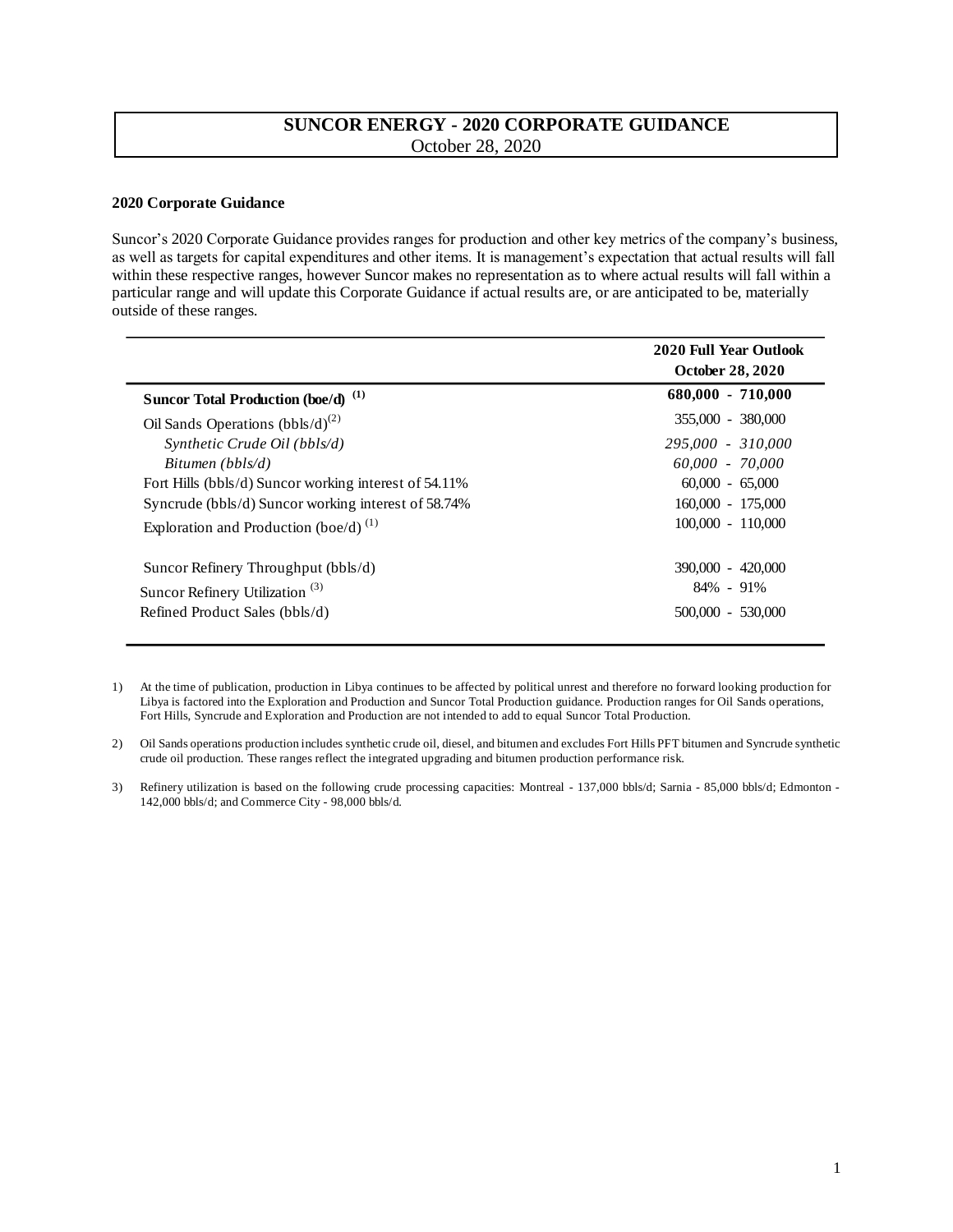## **Capital Expenditures (4)**

| Capital Expenditures <sup>(4)</sup><br>(C\$ millions) |                                                   |                                                      |
|-------------------------------------------------------|---------------------------------------------------|------------------------------------------------------|
|                                                       | 2020 Full Year Outlook<br><b>October 28, 2020</b> | % Economic<br>Investment <sup><math>(5)</math></sup> |
| <b>Upstream Oil Sands</b>                             | $2,600 - 2,800$                                   | 25%                                                  |
| Upstream E&P                                          | $450 - 500$                                       | 95%                                                  |
| <b>Total Upstream</b>                                 | $3,050 - 3,300$                                   | 40%                                                  |
| Downstream                                            | $450 - 550$                                       | 20%                                                  |
| Corporate                                             | $100 - 150$                                       | 80%                                                  |
| <b>Total</b>                                          | <b>3.600</b><br>$-4.000$                          | 40%                                                  |

|                                                            | 2020 Full Year Outlook<br>October 28, 2020 |  |
|------------------------------------------------------------|--------------------------------------------|--|
| <b>Other Information</b>                                   |                                            |  |
| Oil Sands Operations Cash Operating Costs (\$/bbl) (6)(9)  | $$28.00$ - \$31.00                         |  |
| Fort Hills Cash Operating Costs (\$/bbl) <sup>(7)(9)</sup> | $\$32.00 - \$35.00$                        |  |
| Syncrude Cash Operating Costs (\$/bbl) (8)(9)              | $$34.00$ - \$37.00                         |  |
| Current Income Taxes (C\$ millions)                        | $(\$950) - (\$650)$                        |  |
| Canadian Tax Rate (effective)                              | 25% - 26%                                  |  |
| US Tax Rate (effective)                                    | 22% - 23%                                  |  |
| UK Tax Rate (effective)                                    | 37% - 42%                                  |  |
| Average Corporate Interest Rate                            | $5\% - 6\%$                                |  |
| Oil Sands Operations Crown Royalties <sup>(10)</sup>       | $1\% - 3\%$                                |  |
| Fort Hills Crown Royalties <sup>(10)</sup>                 | $1\% - 3\%$                                |  |
| Syncrude Crown Royalties <sup>(10)</sup>                   | $1\% - 3\%$                                |  |
| East Coast Canada Royalties <sup>(10)</sup>                | 8% - 12%                                   |  |
| <b>Business Environment</b>                                |                                            |  |
| Oil Prices - Brent, Sullom Voe (\$US/bbl)                  | \$41.00                                    |  |
| WTI, Cushing (\$US/bbl)                                    | \$38.00                                    |  |
| WCS, Hardisty (\$US/bbl)                                   | \$25.00                                    |  |
| Refining Margin - NY Harbor 2-1-1 crack (\$US/bbl)         | \$11.00                                    |  |
| Natural Gas Price - AECO - C Spot (\$CAD/GJ)               | \$2.00                                     |  |
| Exchange Rate (CADUSD)                                     | \$0.74                                     |  |

4) Capital expenditures exclude capitalized interest of approximately \$120 million.

5) Balance of capital expenditures represents Asset Sustainment and Maintenance capital expenditures. For definitions of Economic Investment and Asset Sustainment and Maintenance capital expenditures, see the Capital Investment Update section of Suncor's Management's Discussion and Analysis dated October 28, 2020 (the "MD&A").

6) Oil Sands operations cash operating costs per barrel are based on the following assumptions: production volumes, sales mix, and average natural gas prices as described in the tables above.

7) Fort Hills cash operating costs per barrel are based on the following assumptions: production volumes and average natural gas prices as described in the tables above.

8) Syncrude cash operating costs per barrel are based on the following assumptions: production volumes, sales mix, and average natural gas prices as described in the tables above.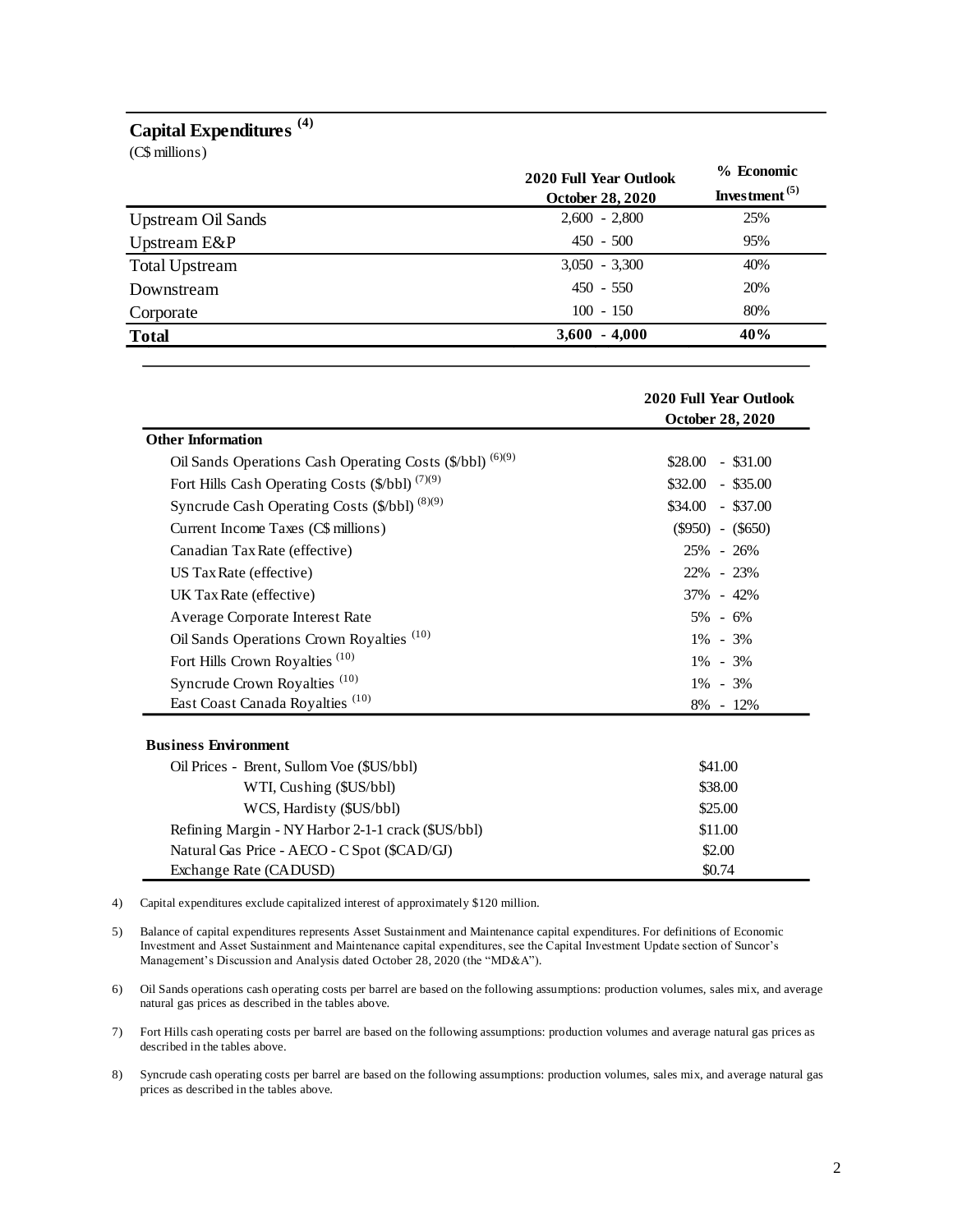9) Oil Sands operations cash operating costs, Fort Hills cash operating costs and Syncrude cash operating costs are non-GAAP financial measures. Non-GAAP financial measures are not prescribed by GAAP and therefore do not have any standardized meaning. Users are cautioned that these measures may not be fully comparable to one another or to similar information calculated by other entities due to differing operations. For more information, see the Cash Operating Costs and Non-GAAP Financial Measures Advisory sections of the MD&A. Both sections are incorporated by reference herein.

--------------------------------------------------------------------------------------------------------------------------------

10) Reflected as a percentage of gross revenue.

Suncor's 2020 Full Year Outlook is comprised of forward-looking statements and information (collectively, "forwardlooking statements"). All forward-looking statements for the 2020 fiscal year are based on Suncor's current expectations, estimates, projections and assumptions that were made by the company in light of its experience and its perception of historical trends including expectations and assumptions concerning: the accuracy of reserves estimates; the current and potential adverse impacts of the COVID-19 pandemic, including the status of the pandemic and future waves and any associated policies around current business restrictions, shelter-in-place orders or gatherings of individuals; commodity prices and interest and foreign exchange rates; the performance of assets and equipment; capital efficiencies and cost-savings; applicable laws and government policies; future production rates; the sufficiency of budgeted capital expenditures in carrying out planned activities; the availability and cost of labour, services and infrastructure; the satisfaction by third parties of their obligations to Suncor; the development and execution of projects; and the receipt, in a timely manner, of regulatory and third-party approvals. Forward-looking statements are not guarantees of future performance and involve a number of risks and uncertainties, some that are similar to other oil and gas companies and some that are unique to our company. Suncor's actual results may differ materially from those expressed or implied by our forward-looking statements and you are cautioned not to place undue reliance on them.

Assumptions for the Oil Sands operations, Syncrude and Fort Hills 2020 production outlook include those relating to reliability and operational efficiency initiatives that the company expects will minimize unplanned maintenance in 2020. Assumptions for the Exploration and Production 2020 production outlook include those relating to reservoir performance, drilling results and facility reliability. Factors that could potentially impact Suncor's 2020 corporate guidance include, but are not limited to:

- Bitumen supply. Bitumen supply may be dependent on unplanned maintenance of mine equipment and extraction plants, bitumen ore grade quality, tailings storage and in situ reservoir performance.
- Third-party infrastructure. Production estimates could be negatively impacted by issues with third-party infrastructure, including pipeline or power disruptions, that may result in the apportionment of capacity, pipeline or third-party facility shutdowns, which would affect the company's ability to produce or market its crude oil.
- Performance of recently commissioned facilities or well pads. Production rates while new equipment is being brought into service are difficult to predict and can be impacted by unplanned maintenance.
- Unplanned maintenance. Production estimates could be negatively impacted if unplanned work is required at any of our mining, extraction, upgrading, in situ processing, refining, natural gas processing, pipeline, or offshore assets.
- Planned maintenance events. Production estimates, including production mix, could be negatively impacted if planned maintenance events are affected by unexpected events or are not executed effectively. The successful execution of maintenance and start-up of operations for offshore assets, in particular, may be impacted by harsh weather conditions, particularly in the winter season.
- Commodity prices. Declines in commodity prices may alter our production outlook and/or reduce our capital expenditure plans.
- Foreign operations. Suncor's foreign operations and related assets are subject to a number of political, economic and socio-economic risks.
- Government Action. This guidance reflects the production curtailments imposed by the Government of Alberta. Further action by the Government of Alberta regarding production curtailment may impact Suncor's Corporate Guidance and such impact may be material.
- COVID-19 Pandemic: This guidance is subject to a number of external factors beyond our control that could significantly influence this outlook, including the status of the COVID-19 pandemic and future waves, and any associated policies around current business restrictions, shelter-in-place orders, or gatherings of individuals. As a result of the volatile business environment and the uncertain pace of an economic recovery it is challenging to